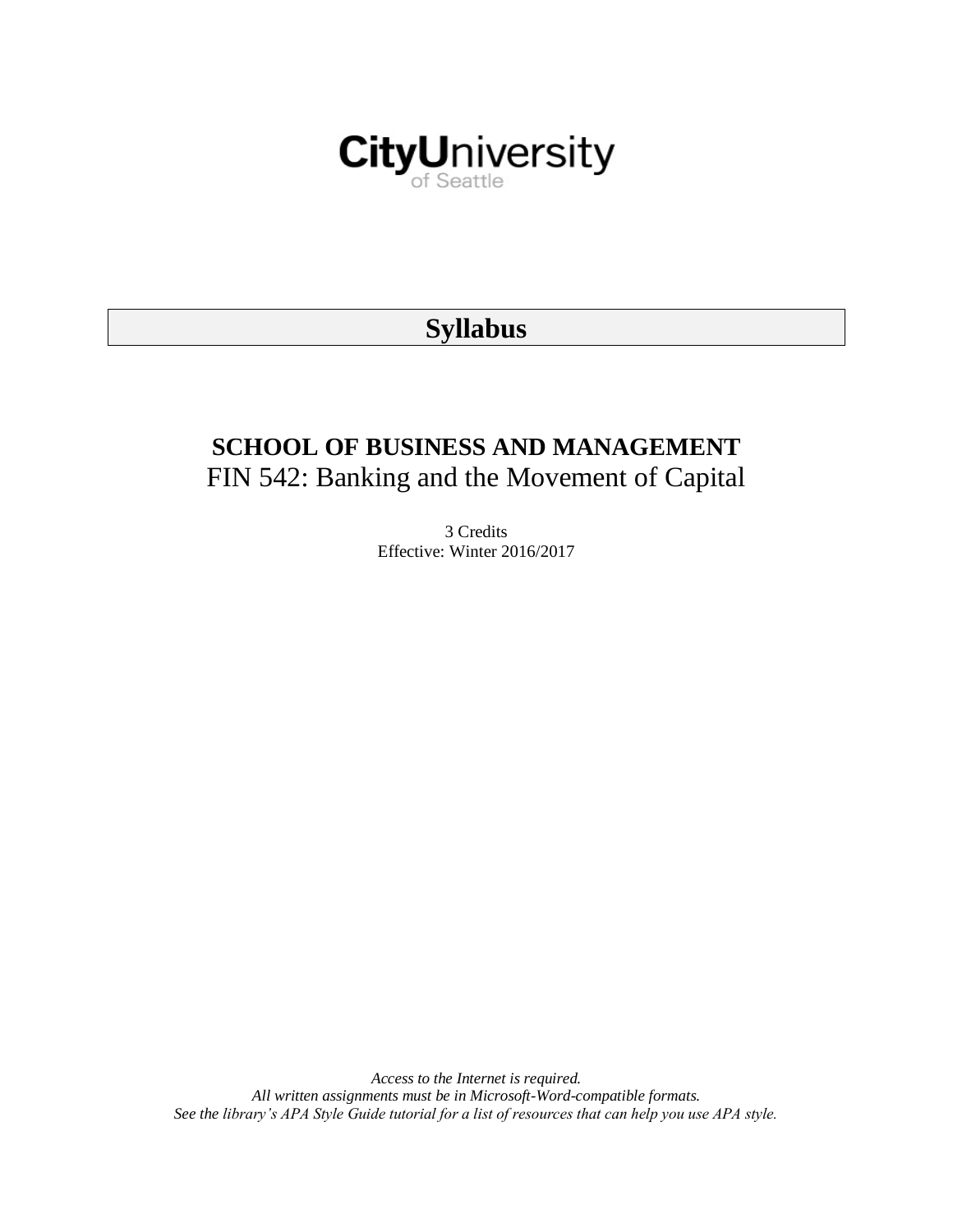# **FACULTY**

Faculty Name:

Contact Information:

# **COURSE DESCRIPTION**

In this course students will learn the role of banking in business development and management. From the use of micro-loans in developing economies, through local and regional service banks, to the role of national and multi-national institutions, students will learn how banks function. Special topics will include investment banks and the function of institutions such as the International Monetary Fund and the World Bank. Students will also learn the roles and tools used by central banks, and will be able to describe the impact of various macroeconomic factors have on the banking system.

# **COURSE RESOURCES**

Required and recommended resources to complete coursework and assignments are available from the [Course Document Lookup.](https://documents.cityu.edu/coursedocumentlookup.aspx)

### Class Schedule

Please make sure you review the Course schedule. The schedule lists all the required reading and homework that is due.

### Textbook

Croushore, D. (2015). M & B 3 Bundle: M&B 3, Hybrid: [With CourseMate Access Card + Aplia Access Card] (3rd ed.). Cengage. (ISBN: 9781305384620)

## **CITYU LEARNING GOALS**

This course supports the following City University learning goals:

- Professional competency and professional identity
- Critical thinking and information literacy

## **COURSE OUTCOMES**

In this course, learners:

- Explain the function and tools used by central banks
- Analyze the different functions of retail, commercial, wholesale, investment and national banks
- Evaluate the implications of trans-national capital flows and the role of international agencies, such as the World Bank and International Monetary Fund in this flow.
- Describe how macroeconomic factors affect community, regional, investment, and central banks.
- Evaluate recommendations for micro loans and make recommendations for funding on selected cases.

# **CORE CONCEPTS, KNOWLEDGE, AND SKILLS**

- Contrast retail, commercial, wholesale and investment banking
- Describe community banking characteristics
- Describe how bank back offices operate
- Explain key macroeconomic factors affecting banks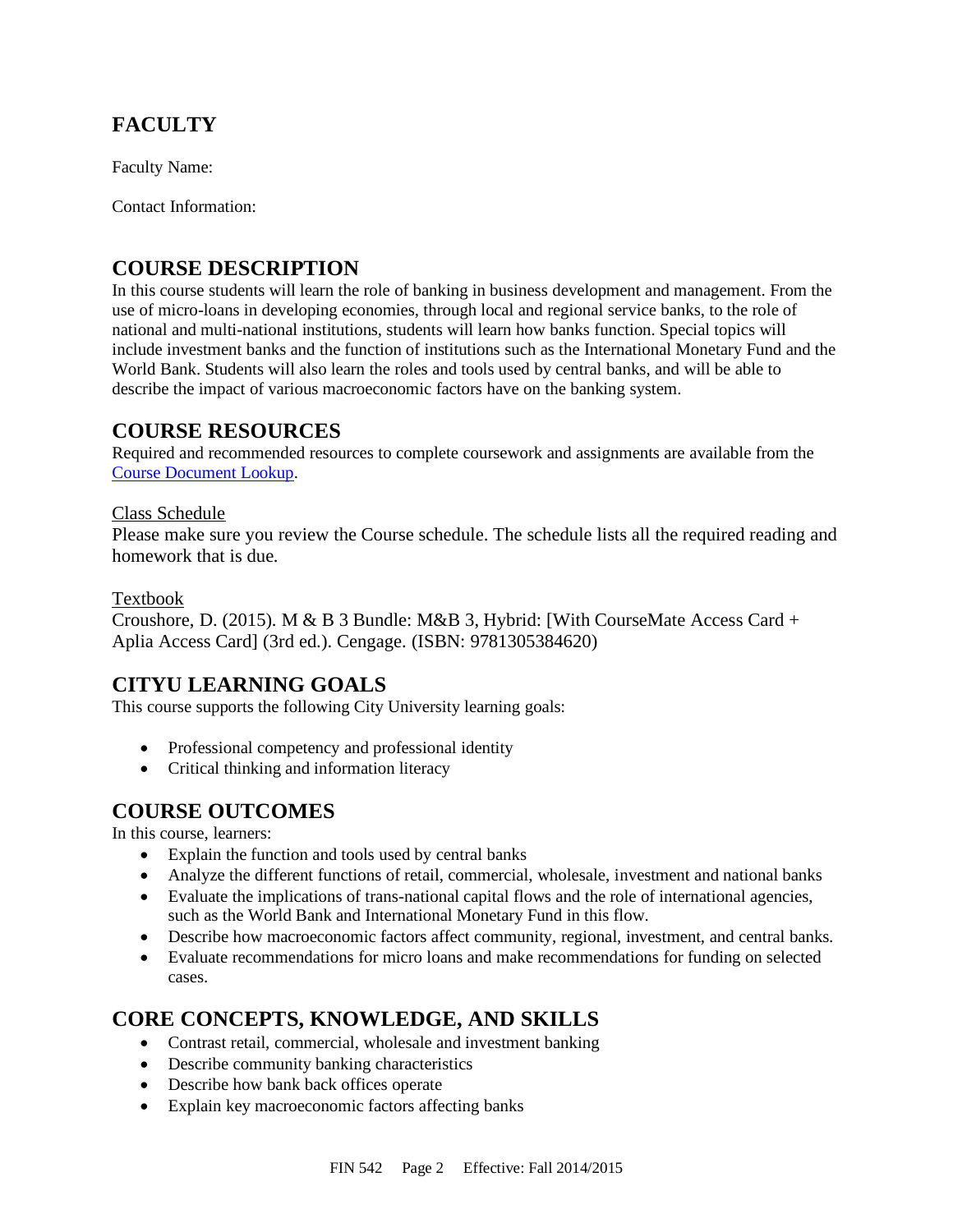- Explain role of central banks
- Micro-loans and developing economies
- The functioning of the global banking system
- The role of international banking agencies

# **OVERVIEW OF COURSE GRADING**

The grades earned for the course will be derived using City University of Seattle's decimal grading system, based on the following:

| <b>Overview of Required Assignments</b> | <b>Points</b> |
|-----------------------------------------|---------------|
| Participation (Discussion Boards)       | 200           |
| Quizzes                                 | 200           |
| Mid Term Evaluation                     | 300           |
| End of Course Evaluation                | 300           |
| <b>TOTAL</b>                            | 1,000         |

# **SPECIFICS OF COURSE ASSIGNMENTS**

### Student Introductory Assignment (SIA)

City University of Seattle requires that you submit a Student Introductory Assignment (SIA). This SIA must be completed during the first week of your course. The SIA consists of introducing yourself in the Discussion Forum titled: Student Introductory Assignment. It is designed to begin the online class experience by letting us know you are in class and facilitating interaction. It is due at the end of the first week. Your instructor will notify City University of Seattle at the end of the first week as to whether or not you completed your SIA.

For students receiving financial aid, the timely submission of the SIA will be used to fulfill financial aid reporting obligations. If you have any questions or concerns about financial aid requirements, please contact the financial Aid Office at 800.426.5596.

### Participation (Discussion Board Postings)

Students are expected to contribute to the class several times throughout each week via the discussion board. Students are to post initial responses as well as the reply to two other students' by the end of each week. The forum is to help promote student-to-student discussion. Students' initial post must be **at least 300 words in length and posted by Day 3** of the learning week. After posting the first response, students have to read what others have written prior to responding. A response is required to at least two classmates' posts with substantial thought. That means that students should have **at least 3 postings** per topic. Classmate responses must be at least 100 words in length and posted by Day 7 of the learning week.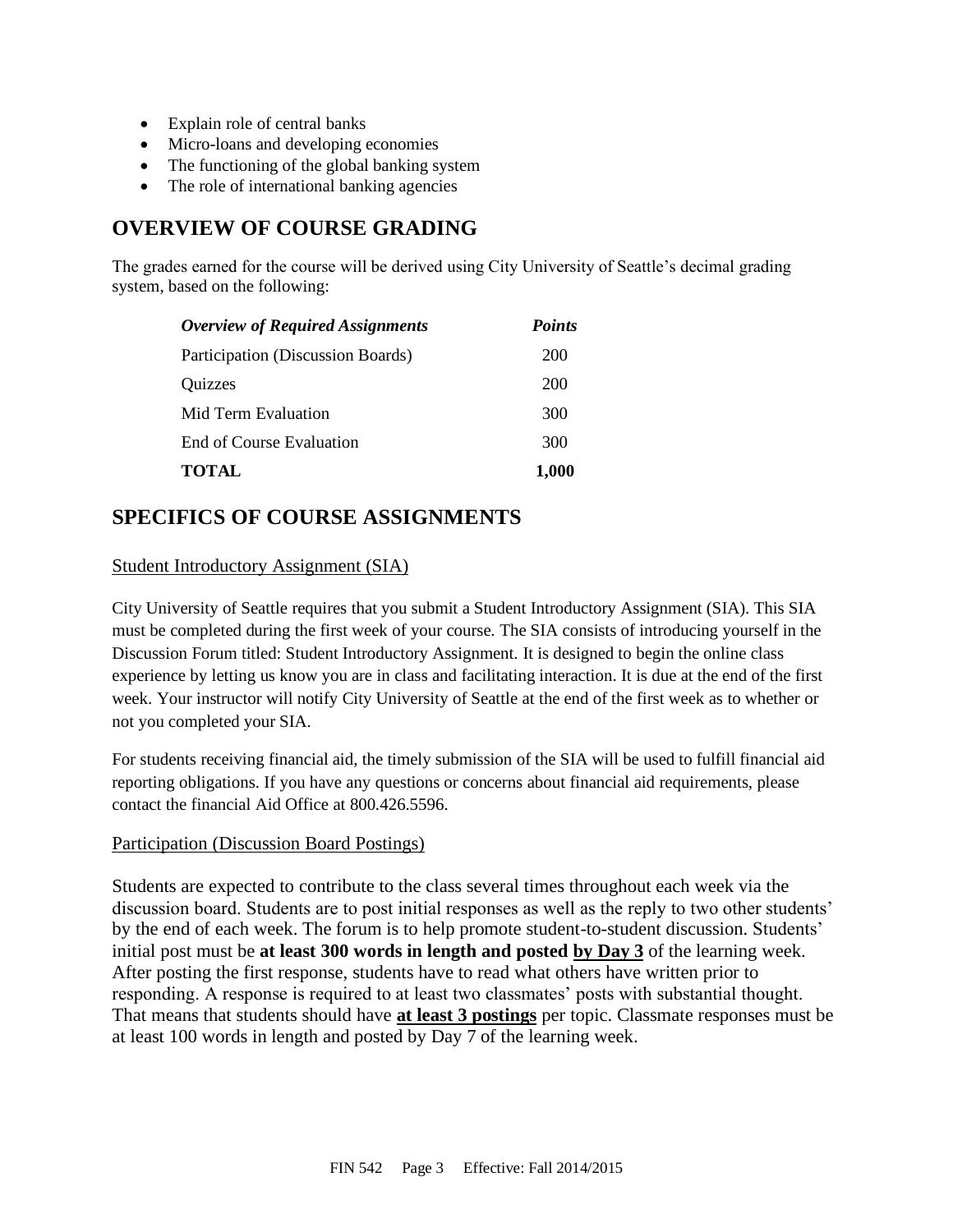#### **Ouizzes**

There will be a total of 8 quizzes (25 points each) in the class. Quizzes will be completed within Blackboard "Assignments/Tests" section.

| <i>Components</i>    | % of Grade |
|----------------------|------------|
| Accuracy of Solution | 100%       |
| <b>TOTAL</b>         | 100%       |

#### Mid Term Evaluation

A Mid Term Evaluation will be administered during week five of the course and cover all major concepts covered to date. Questions will be computational or multiple choice. Collaboration is NOT allowed on the exam. The exam is administered online, and is open book, open notes. The multiple choice potion of the exams is timed, and students will not be allowed to return to the test once time has expired.

| <b>Components</b>      | % of Grade |
|------------------------|------------|
| <b>Correct Answers</b> | 100\%      |
| <b>TOTAL</b>           | 100%       |

#### End of Course Evaluation

End of Course Evaluation will be administered during week ten of the course and cover all major concepts covered after Mid Term Evaluation. Students are responsible for all material covered in the course. Questions will be multiple choice answers. Collaboration is NOT allowed on the exam. The exam is administered online, and is open book, open notes. The multiple choice potion of the exams is timed, and students will not be allowed to return to the test once time has expired.

| <i>Components</i>      | % of Grade |
|------------------------|------------|
| <b>Correct Answers</b> | 100\%      |
| <b>TOTAL</b>           | 100%       |

### **COURSE POLICIES**

This document provides an overview of the course foundation elements, assignments, schedules, and activities. For information about general City University of Seattle policies, please see the City University of Seattle catalog. If you have additional questions about the course, please contact your instructor

#### **Late Assignments**

Students are expected to meet submission requirements for assignments in a timely manner. Evaluation includes an assessment of timeliness. Late assignments jeopardize your learning, and may also penalize your classmates as most assignments will not be returned to students until all students have submitted their work. As such, late assignments will not be accepted.

#### **Participation**

Students are expected to contribute to the class several times throughout each week via the discussion board. Students are to post initial responses as well as the reply to two other students' by the end of each week. The forum is to help promote student-to-student discussion. Students' initial post must be at least 300 words in length and posted by Day 3 of the learning week. After posting the first response, students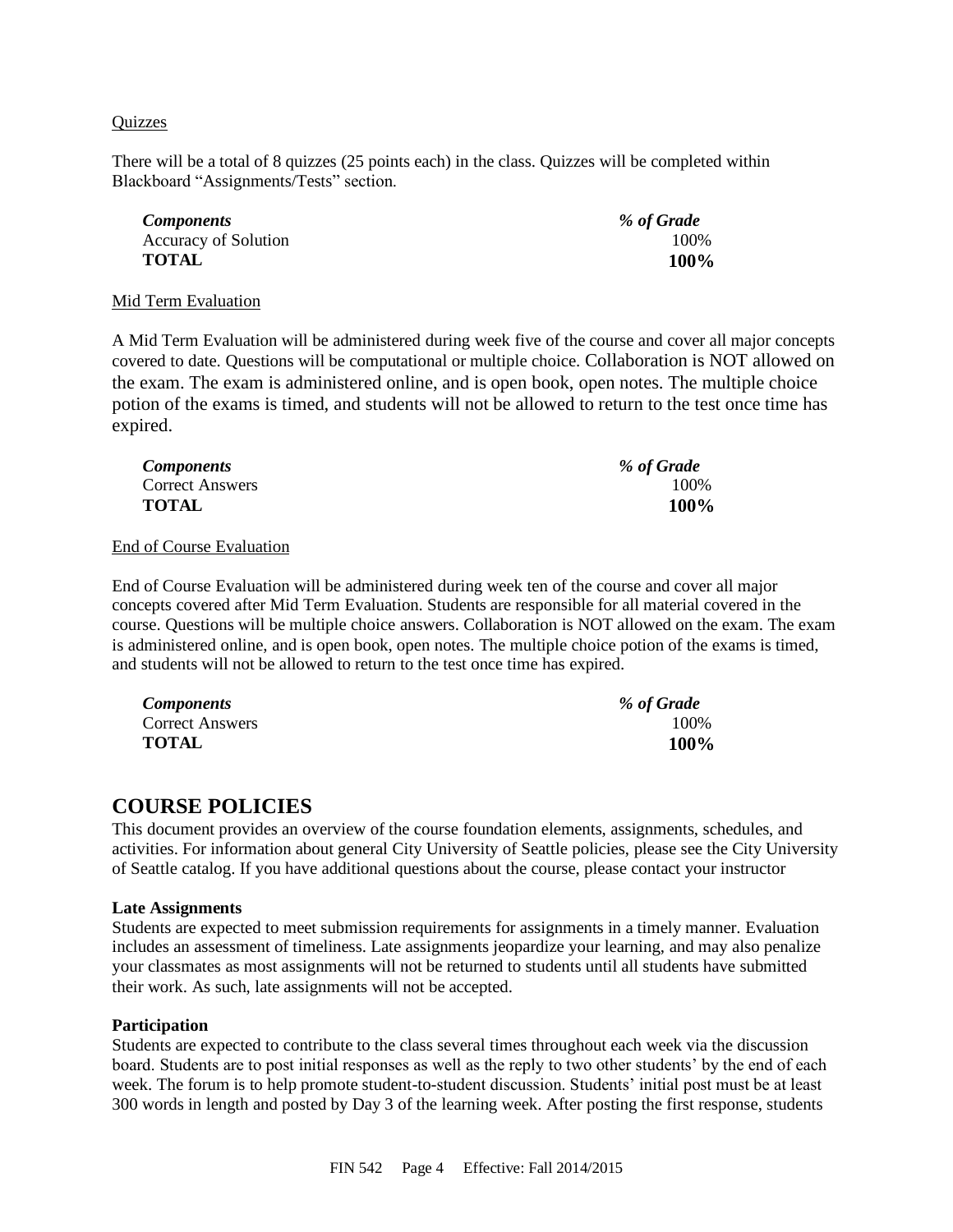have to read what others have written prior to responding. A response is required to at least two classmates' posts with substantial thought. That means that students should have at least 3 postings per topic. Classmate responses must be at least 100 words in length and posted by Day 7 of the learning week.

#### **Professional Writing**

Assignments require error-free writing that uses standard English conventions and logical flow of organization to address topics clearly, completely, and concisely. CityU requires the use of APA style.

# **UNIVERSITY POLICIES**

You are responsible for understanding and adhering to all of City University of Seattle's academic policies. The most current versions of these policies can be found in the [University Catalog](http://www.cityu.edu/catalog/) that is linked from the CityU Web site.

### **Title IX Statement**

City University of Seattle and its faculty are committed to supporting our students and seeking an environment that is free of bias, discrimination, and harassment. If you have encountered any form of sexual misconduct (e.g. sexual assault, sexual harassment, stalking, domestic or dating violence), we encourage you to report this to the University. If you speak with a faculty member about an incident of misconduct, that faculty member must notify CityU's Title IX coordinator and share the basic fact of your experience. The Title IX coordinator will then be available to assist you in understanding all of your options and in connecting you with all possible resources on and off campus.

To view CityU'S sexual misconduct policy and for resources, please visit th[e Campus Safety and Title IX](https://goo.gl/NJVVvh)  [Page](https://goo.gl/NJVVvh) in the my.cityu.edu portal.

### **Scholastic Honesty**

Scholastic honesty in students requires the pursuit of scholarly activity that is free from fraud, deception and unauthorized collaboration with other individuals. You are responsible for understanding CityU's policy on scholastic honesty and adhering to its standards in meeting all course requirements. A complete copy of this policy can be found in the [University Catalog](http://www.cityu.edu/catalog/) in the section titled *Scholastic Honesty* under *Student Rights & Responsibilities*.

### **Attendance**

Students taking courses in any format at the University are expected to be diligent in their studies and to attend class regularly.

Regular class attendance is important in achieving learning outcomes in the course and may be a valid consideration in determining the final grade. For classes where a physical presence is required, a student has attended if s/he is present at any time during the class session. For online classes, a student has attended if s/he has posted or submitted an assignment. A complete copy of this policy can be found in the [University Catalog](http://www.cityu.edu/catalog/) in the section titled *Attendance Policy for Mixed Mode, Online and Correspondence Courses*.